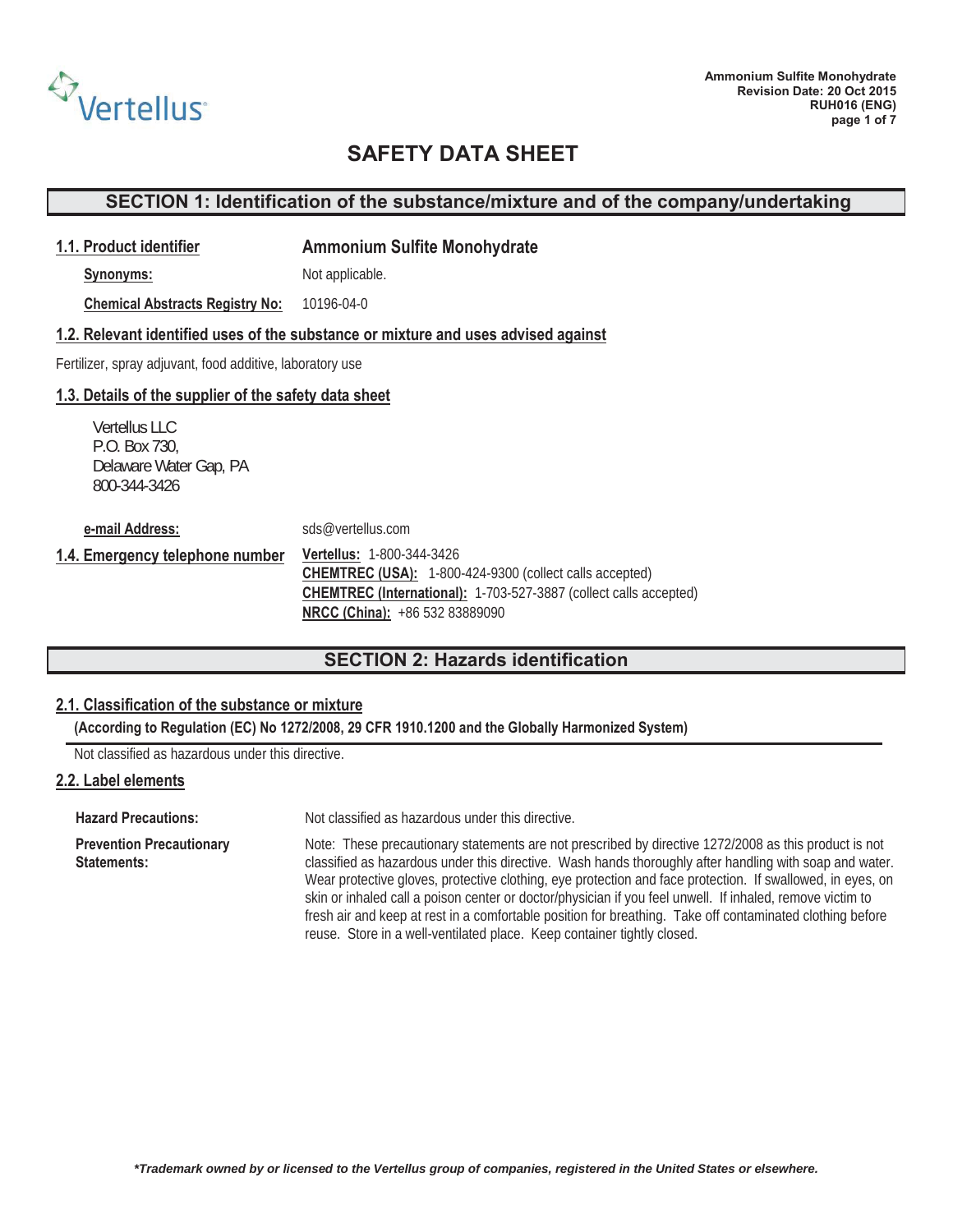

### **SECTION 3: Composition/information on ingredients**

#### **3.1. Substances or 3.2. Mixtures**

| Ingredient       | <b>CAS Number</b> | Concentration<br>(weight %) | EC<br><b>Number</b> | <b>CLP Inventory/</b><br><b>Annex VI</b> | <b>EU CLP Classification</b><br>(1272/2008) |
|------------------|-------------------|-----------------------------|---------------------|------------------------------------------|---------------------------------------------|
| Ammonium Sulfite | 10196-04-0        | 100%                        | 233-484-9           | Not listed                               | Not Classified as Hazardous                 |

**NOTE: See Section 8 for exposure limit data for these ingredients. See Section 15 for trade secret information (where applicable). See Section 16 for the full text of the R-phrases above.** 

### **SECTION 4: First aid measures**

### **4.1. Description of first aid measures**

|                                                                                 | <b>Skin Contact:</b>                                            | Wash with soap and water. Get medical attention if irritation develops or persists.                                                                                           |  |  |
|---------------------------------------------------------------------------------|-----------------------------------------------------------------|-------------------------------------------------------------------------------------------------------------------------------------------------------------------------------|--|--|
|                                                                                 | <b>Eye Contact:</b>                                             | Rinse eyes immediately with large amounts of water for at least 15 minutes, occasionally lifting the<br>eyelids. Get medical attention if irritation or other symptoms exist. |  |  |
|                                                                                 | Inhalation:                                                     | Remove from exposure. If not breathing, give artificial respiration and call a physician.                                                                                     |  |  |
|                                                                                 | Ingestion:                                                      | If swallowed, do not induce vomiting. Get prompt medical attention.                                                                                                           |  |  |
|                                                                                 | 4.2 Most important symptoms and effects, both acute and delayed |                                                                                                                                                                               |  |  |
|                                                                                 | Acute:                                                          | Not expected to be irritating to skin or eyes. Not toxic by oral, dermal or inhalation routes. Not a<br>sensitizer.                                                           |  |  |
|                                                                                 | <b>Delayed Effects:</b>                                         | None known.                                                                                                                                                                   |  |  |
| 4.3. Indication of any immediate medical attention and special treatment needed |                                                                 |                                                                                                                                                                               |  |  |
|                                                                                 | Note to Physician:                                              | No specific indications. Treatment should be based on the judgment of the physician in response to the<br>reactions of the patient.                                           |  |  |

# **SECTION 5: Firefighting measures**

### **5.1. Extinguishing media**

| <b>Appropriate Extinguishing</b><br>Media:                 | Water spray, water fog, alcohol-resistant foam, carbon dioxide, dry chemical.                   |
|------------------------------------------------------------|-------------------------------------------------------------------------------------------------|
| 5.2. Special hazards arising from the substance or mixture |                                                                                                 |
| <b>Hazardous Products of</b><br>Combustion:                | Carbon dioxide, Carbon monoxide Ammonia                                                         |
| <b>Potential for Dust Explosion:</b>                       | No data available -- handle in a manner that prevents generation of potentially explosive dust. |
| <b>Special Flammability Hazards:</b>                       | Not applicable.                                                                                 |

#### **5.3. Advice for firefighters**

**Basic Fire Fighting Guidance:** Evacuate area and fight fire from a safe distance.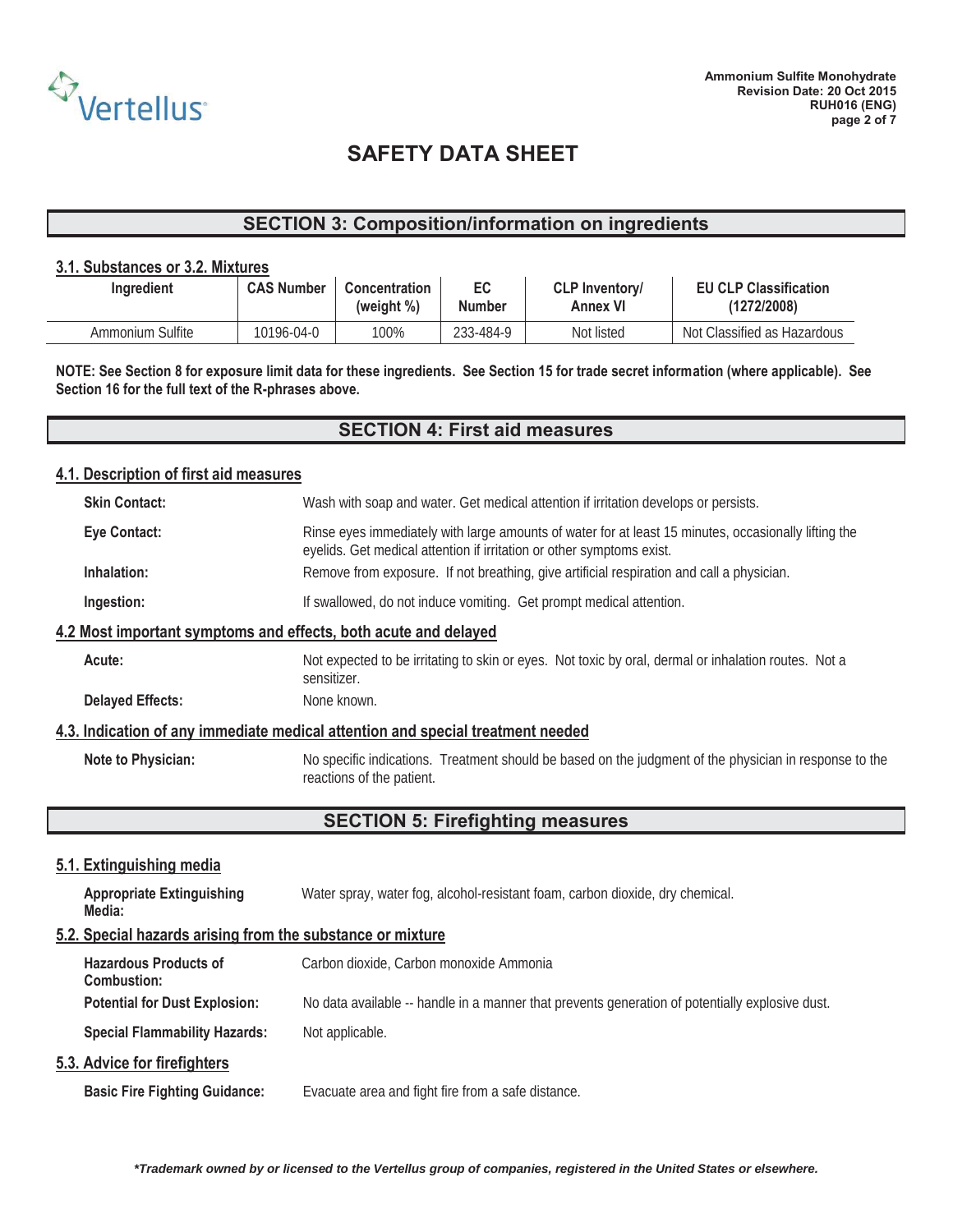

Do not enter fire area without proper protection including self-contained breathing apparatus and full protective equipment.

### **SECTION 6: Accidental release measures**

#### **6.1. Personal precautions, protective equipment and emergency procedures**

**Evacuation Procedures:** Isolate the hazard area and deny entry to unnecessary and unprotected personnel. Isolate the hazard area and deny entry to unnecessary and unprotected personnel.

#### **6.2. Environmental precautions**

Prevent releases to soils, drains, sewers and waterways.

#### **6.3. Methods and material for containment and cleaning up**

Wear protective equipment during clean-up. Remove all ignition sources. Ventilate the area of spill or leak. Isolate the spill area, preventing entry by unauthorized persons. Carefully scoop up and place into appropriate disposal container. After collection of material, flush area with water. Dispose of contents & container in accordance with local, regional, national or international regulations.

#### **6.4. Reference to other sections**

Refer to section 8 for information on selecting personal protective equipment. Refer to section 13 for information on spilled product, absorbent and clean up material disposal instructions.

### **SECTION 7: Handling and storage**

#### **7.1. Precautions for safe handling**

**Precautions for Unique Hazards: Not applicable.** 

**Practices to Minimize Risk:** Wear appropriate protective equipment when performing maintenance on contaminated equipment. Wash hands thoroughly before eating or smoking after handling this material. Do not eat, drink or smoke in work areas. Prevent contact with incompatible materials. Avoid spills and keep away from drains. Handle in a manner to prevent generation of aerosols, vapors or dust clouds. **Special Handling Equipment:** Not applicable.

#### **7.2. Conditions for safe storage, including any incompatibilities**

| <b>Storage Precautions &amp;</b><br><b>Recommendations:</b> | Keep container closed when not in use.                                                         |
|-------------------------------------------------------------|------------------------------------------------------------------------------------------------|
| <b>Dangerous Incompatibility</b><br><b>Reactions:</b>       | Strong oxidizers, strong bases, potassium chlorate, potassium nitrite and sodium hypochlorite. |

#### **7.3. Specific end use(s)**

If a chemical safety assessment has been completed an exposure scenario is attached as an annex to this Safety Data Sheet. Refer to this annex for the specific exposure scenario control parameters for uses identified in subsection 1.2.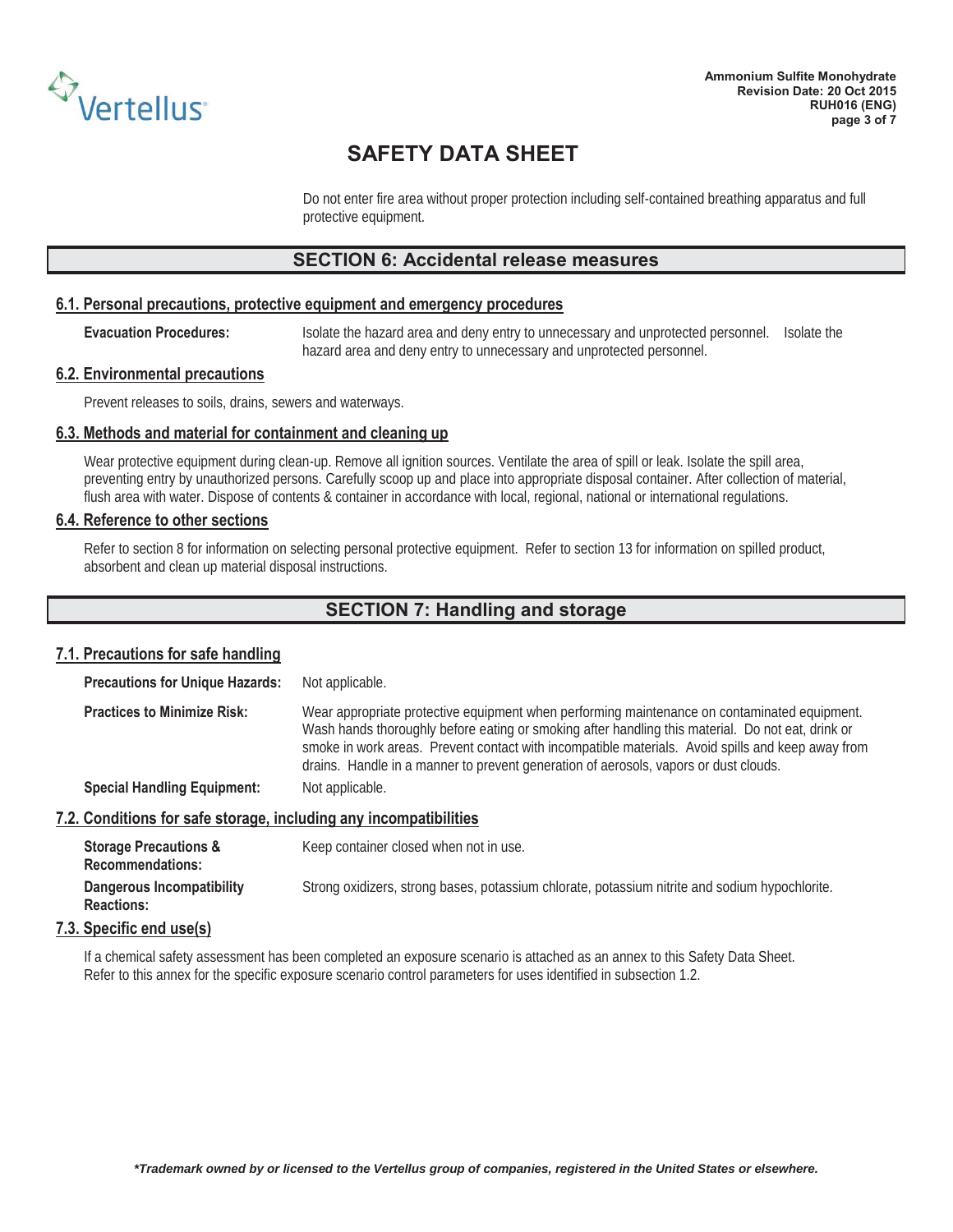

# **SECTION 8: Exposure controls/personal protection**

| 8.1. Control parameters                                                 |                                                                                                                                                                                                                                                                                                                                                                                                                                         |  |  |
|-------------------------------------------------------------------------|-----------------------------------------------------------------------------------------------------------------------------------------------------------------------------------------------------------------------------------------------------------------------------------------------------------------------------------------------------------------------------------------------------------------------------------------|--|--|
| Country                                                                 | <b>Occupational Exposure Limit</b>                                                                                                                                                                                                                                                                                                                                                                                                      |  |  |
| Canada - Quebec, Singapore, S. Korea<br>Belgium, New Zealand<br>US OSHA | 10 mg/m3 as an 8-hour time-weighted average<br>10 mg/cubic meter (inhalable); 3 mg/cubic meter (respirable fraction)<br>15 mg/cubic meter (total dust); 5 mg/cubic meter (respirable fraction)                                                                                                                                                                                                                                          |  |  |
| <b>Air Monitoring Method:</b>                                           | Gravimetric analysis for total particulate and respirable fraction (<10 microns).                                                                                                                                                                                                                                                                                                                                                       |  |  |
| 8.2. Exposure controls                                                  |                                                                                                                                                                                                                                                                                                                                                                                                                                         |  |  |
|                                                                         | Also see the annex to this SDS (if applicable) for specific exposure scenario controls.                                                                                                                                                                                                                                                                                                                                                 |  |  |
| <b>Other Engineering Controls:</b>                                      | All operations should be conducted in well-ventilated conditions. Local exhaust ventilation should be<br>All operations should be conducted in well-ventilated conditions.<br>provided.                                                                                                                                                                                                                                                 |  |  |
| <b>Personal Protective Equipment:</b>                                   | Goggles or glasses with side shields. Latex rubber gloves are recommended where contact is likely.<br>Where overexposures are a concern, use NIOSH-approved dust/mist respirator as necessary.                                                                                                                                                                                                                                          |  |  |
| <b>Respirator Caution:</b>                                              | Observe OSHA regulations for respirator use (29 CFR 1910.134). Air-purifying respirators must not be<br>used in oxygen-deficient atmospheres.                                                                                                                                                                                                                                                                                           |  |  |
| <b>Environmental Exposure</b><br>Controls:                              | The level of protection and types of controls necessary will vary depending upon potential exposure<br>conditions. Select controls based on a risk assessment of local circumstances. If user operations<br>generate dust, fumes, gas, vapor or mist, use process enclosures, local exhaust ventilation or other<br>engineering controls to keep worker exposure to airborne contaminants below any recommended or<br>statutory limits. |  |  |

# **SECTION 9: Physical and chemical properties**

### **9.1. Information on basic physical and chemical properties**

| Appearance, State & Odor<br>(ambient temperature): | Essentially odorless white to off-white solid         |                                     |                            |
|----------------------------------------------------|-------------------------------------------------------|-------------------------------------|----------------------------|
| <b>Molecular Formula:</b>                          | $(NH4)2SO3 \cdot H2O$                                 | <b>Molecular Weight:</b>            | 134.16                     |
| <b>Vapor Pressure:</b>                             | No data available.                                    | <b>Evaporation Rate:</b>            | No data available          |
| <b>Specific Gravity or Density:</b>                | 1.41 g/cm3 $@$ 20C                                    | Vapor Density (air = 1):            | 00_NOTAVL                  |
| <b>Boiling Point:</b>                              | No data available.                                    | <b>Freezing / Melting Point:</b>    | 150°C (SUBLIMES); > 280 °C |
| <b>Solubility in Water:</b>                        | Very soluble (642 $q/L \text{ } \textcircled{e}$ 25C) | <b>Octanol / Water Coefficient:</b> | No data available.         |
| pH:                                                | No data available.                                    | <b>Odor Threshold:</b>              | No data available.         |
| <b>Viscosity:</b>                                  | No data available.                                    | <b>Autoignition Temperature:</b>    | Not flammable              |
| <b>Flash Point and Method:</b>                     | No data available.                                    | <b>Flammable Limits:</b>            | Not flammable              |
| Flammability (solid, gas):                         | Not flammable                                         | <b>Decomposition Temperature:</b>   | $60 - 70$ °C               |
| <b>Explosive Properties:</b>                       | Not explosive                                         | <b>Oxidizing Properties:</b>        | Not an oxidizer            |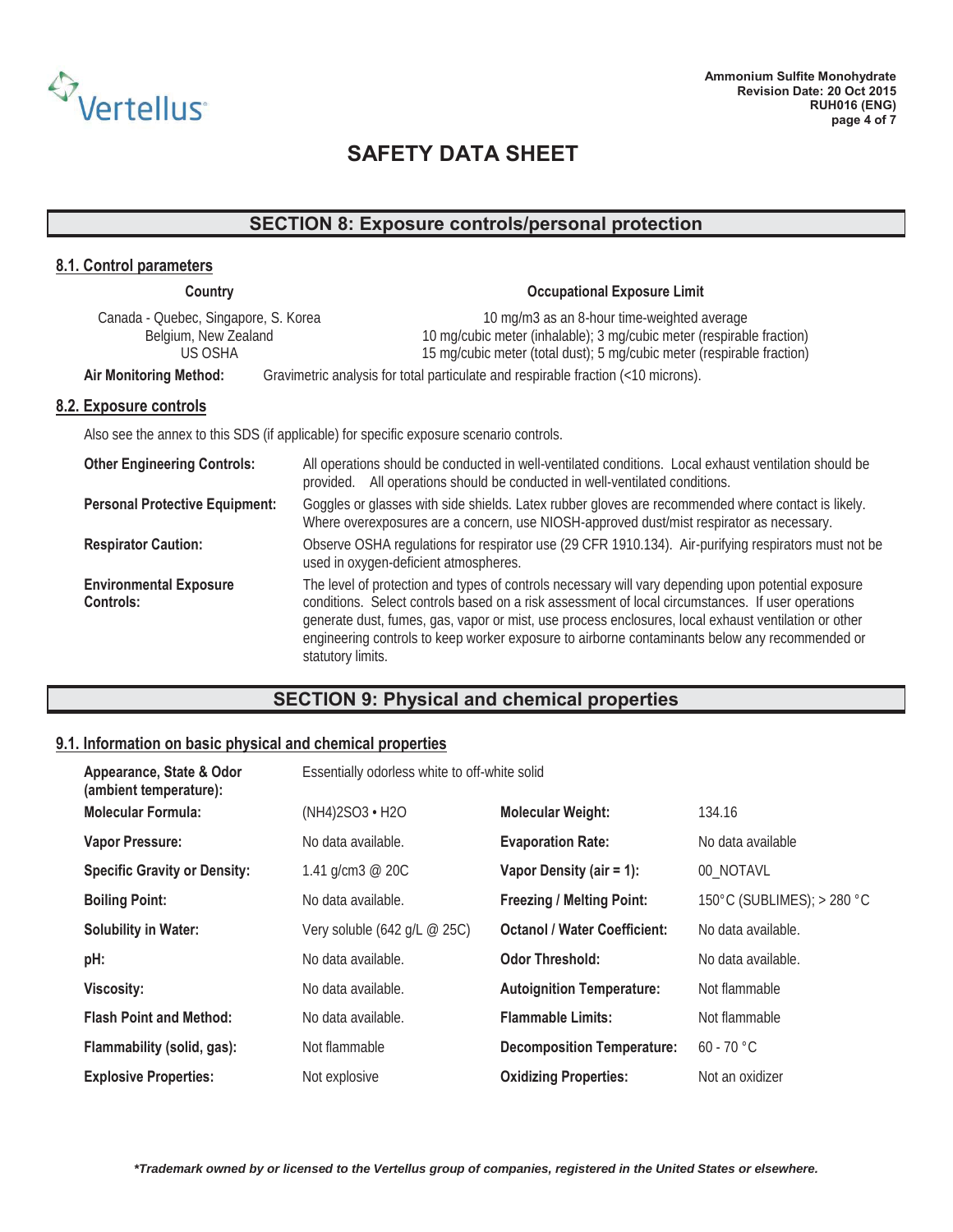

# **SECTION 10: Stability and reactivity**

| 10.1. Reactivity                            | Not classified as dangerously reactive.                                                                             |
|---------------------------------------------|---------------------------------------------------------------------------------------------------------------------|
| 10.2. Chemical stability                    | <b>Stable</b>                                                                                                       |
| 10.3. Possibility of hazardous<br>reactions | Polymerization is not expected to occur                                                                             |
| 10.4. Conditions to avoid                   | There are no known unusual fire or explosion hazards associated with this material.                                 |
| 10.5. Incompatible materials                | Strong oxidizers, strong bases, potassium chlorate, potassium nitrite and sodium hypochlorite.                      |
| 10.6. Hazardous decomposition<br>products   | Products of incomplete combustion may include carbon monoxide, carbon dioxide, nitrogen oxides, and<br>dense smoke. |

# **SECTION 11: Toxicological information**

### **11.1. Information on toxicological effects**

| <b>Acute Oral LD<sub>50</sub>:</b>                             | (rat) $2746$ mg/kg                                                                                                                               |
|----------------------------------------------------------------|--------------------------------------------------------------------------------------------------------------------------------------------------|
| <b>Acute Dermal LD<sub>50</sub>:</b>                           | $\text{Rat}$ > 2000 mg/kg                                                                                                                        |
| <b>Acute Inhalation LC50:</b>                                  | (4 h, rat) > 5.5 mg/L                                                                                                                            |
| <b>Skin Irritation:</b>                                        | Non-irritating to skin.                                                                                                                          |
| Eye Irritation:                                                | Non-irritating to eyes.                                                                                                                          |
| <b>Skin Sensitization:</b>                                     | Not a sensitizer                                                                                                                                 |
| <b>Mutagenicity:</b>                                           | No evidence of mutagenic effects                                                                                                                 |
| <b>Reproductive / Developmental Toxicity:</b>                  | No evidence of reproductive effects                                                                                                              |
| Carcinogenicity:                                               | No evidence of carcinogenic effects                                                                                                              |
| <b>Target Organs:</b>                                          | None known                                                                                                                                       |
| <b>Primary Route(s) of Exposure:</b>                           | Skin contact and absorption, eye contact, and inhalation. Ingestion is not likely to be a<br>primary route of exposure.                          |
| Most important symptoms and effects, both<br>acute and delayed | Not expected to be irritating to skin or eyes. Not toxic by oral, dermal or inhalation routes.<br>Not a sensitizer. Delayed Effects: None known. |
| <b>Additional Toxicity Information:</b>                        | Toxicity endpoints listed above are for read across substances, which are expected to be<br>similar to Ammonium Sulfite Monohydrate.             |

# **SECTION 12: Ecological information**

| 12.1. Toxicity                      | No data available.                                      |
|-------------------------------------|---------------------------------------------------------|
| 12.2. Persistence and degradability | Not applicable – inorganic substance No data available. |
| 12.3. Bioaccumulative potential     | Bioconcentration is not expected to occur.              |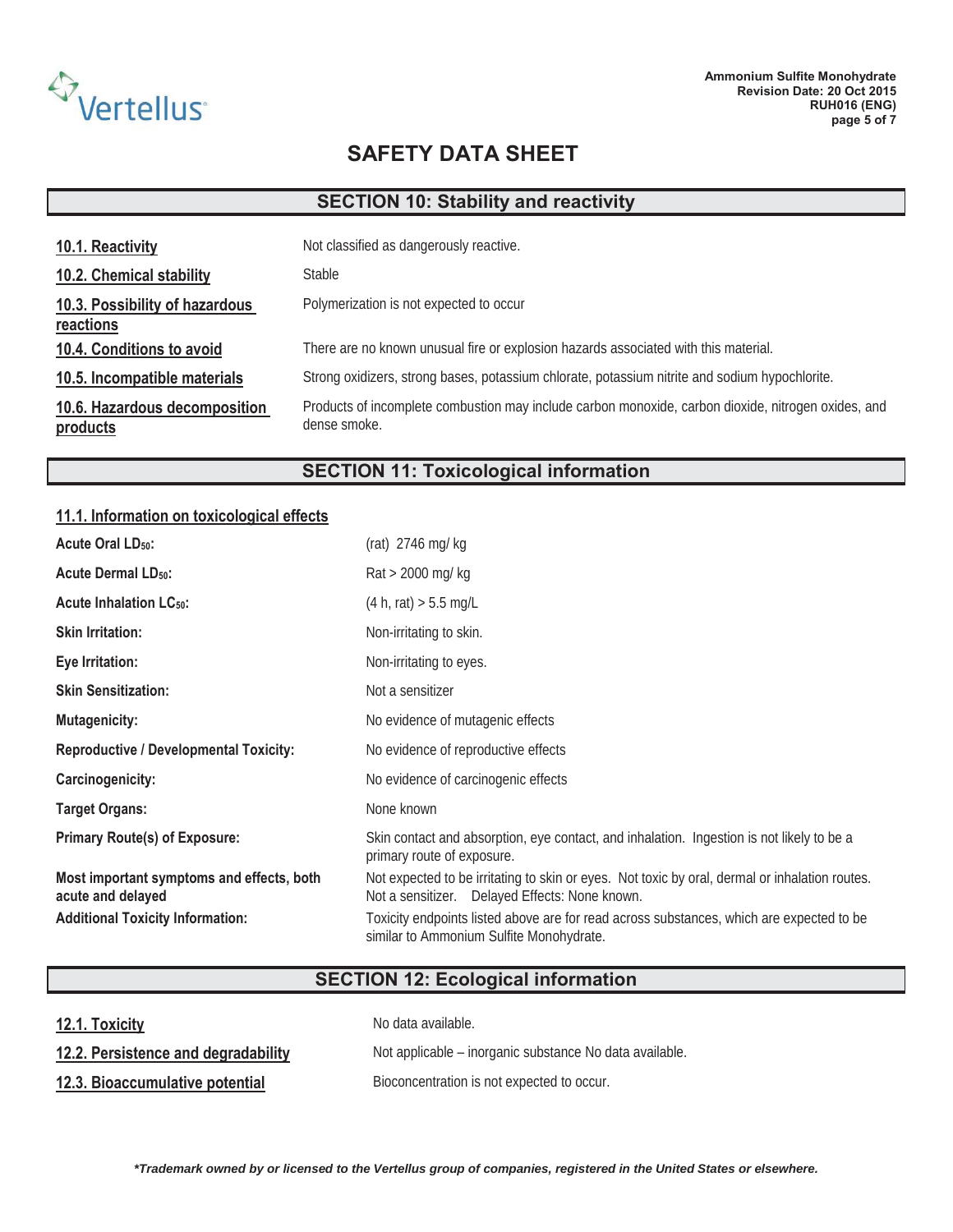

**12.4. Mobility in soil 12.4. Mobility in soil.** This material is expected to have only slight mobility in soil.

12.5. Results of PBT and vPvB assessment This substance is not a PBT or vPvB.

**12.6. Other adverse effects** No data available.

# **SECTION 13: Disposal considerations**

### **13.1. Waste treatment methods**

| <b>US EPA Waste Number:</b>                           | Non-Hazardous                                                                                                                                                                                                                                                                                                                                                                                                                                                                                                                                                                                                                                                                                                                                       |
|-------------------------------------------------------|-----------------------------------------------------------------------------------------------------------------------------------------------------------------------------------------------------------------------------------------------------------------------------------------------------------------------------------------------------------------------------------------------------------------------------------------------------------------------------------------------------------------------------------------------------------------------------------------------------------------------------------------------------------------------------------------------------------------------------------------------------|
| <b>Waste Classification: (per US)</b><br>regulations) | The waste may be classified as "special" or hazardous per State regulations.                                                                                                                                                                                                                                                                                                                                                                                                                                                                                                                                                                                                                                                                        |
| <b>Waste Disposal:</b>                                | NOTE: Generator is responsible for proper waste characterization. State hazardous waste regulations<br>may differ substantially from federal regulations. Dispose of this material responsibly, and in accordance<br>with standard practice for disposal of potentially hazardous materials as required by applicable<br>international, national, regional, state or local laws, and environmental protection duty of care principles.<br>Do NOT dump into any sewers, on the ground, or into any body of water. For disposal within the EC, the<br>appropriate classification code according to the European Community List of Wastes should be used.<br>Note that disposal regulations may also apply to empty containers and equipment rinsates. |

### **SECTION 14: Transport information**

#### *The following information applies to all shipping modes (DOT/IATA/ICAO/IMDG/ADR/RID/ADN), unless otherwise indicated:*

| 14.1. UN number                                                               | Non-hazardous  | 14.2. UN proper<br>shipping name | Chemicals, n.o.s. (Ammonium<br>Sulfite Monohydrate) |
|-------------------------------------------------------------------------------|----------------|----------------------------------|-----------------------------------------------------|
| 14.3. Transport hazard class(es)                                              | Not applicable | 14.4. Packing group              | Not applicable                                      |
| 14.5. Environmental hazards                                                   | Not applicable |                                  |                                                     |
| 14.6. Special precautions for<br>user                                         | Not applicable |                                  |                                                     |
| <b>NA Emergency Guidebook</b><br>Numbers:                                     | Not applicable | <b>IMDG EMS:</b>                 | Not applicable                                      |
| 14.7. Transport in bulk according to Annex II of MARPOL73/78 and the IBC Code | Not applicable |                                  |                                                     |

# **SECTION 15: Regulatory information**

#### **15.1. Safety, health and environmental regulations/legislation specific for the substance or mixture**

| <b>Chemical Inventory Lists:</b>                     | <b>Status:</b>              |                     |                    |
|------------------------------------------------------|-----------------------------|---------------------|--------------------|
| <b>USA TSCA:</b>                                     | Listed                      | <b>EINECS:</b>      | Listed (233-484-9) |
| Canada(DSL/NDSL):                                    | <b>DSL</b>                  | Japan:              | Listed             |
| Korea:                                               | Listed                      | Australia:          | Listed             |
| China:                                               | Listed                      | <b>Philippines:</b> | Listed             |
| Taiwan:                                              | Listed                      | New Zealand:        | Listed             |
| <b>German Water Hazard</b><br><b>Classification:</b> | WGK 1 (self classification) |                     |                    |
| <b>SARA 313:</b>                                     | Not Listed                  |                     |                    |